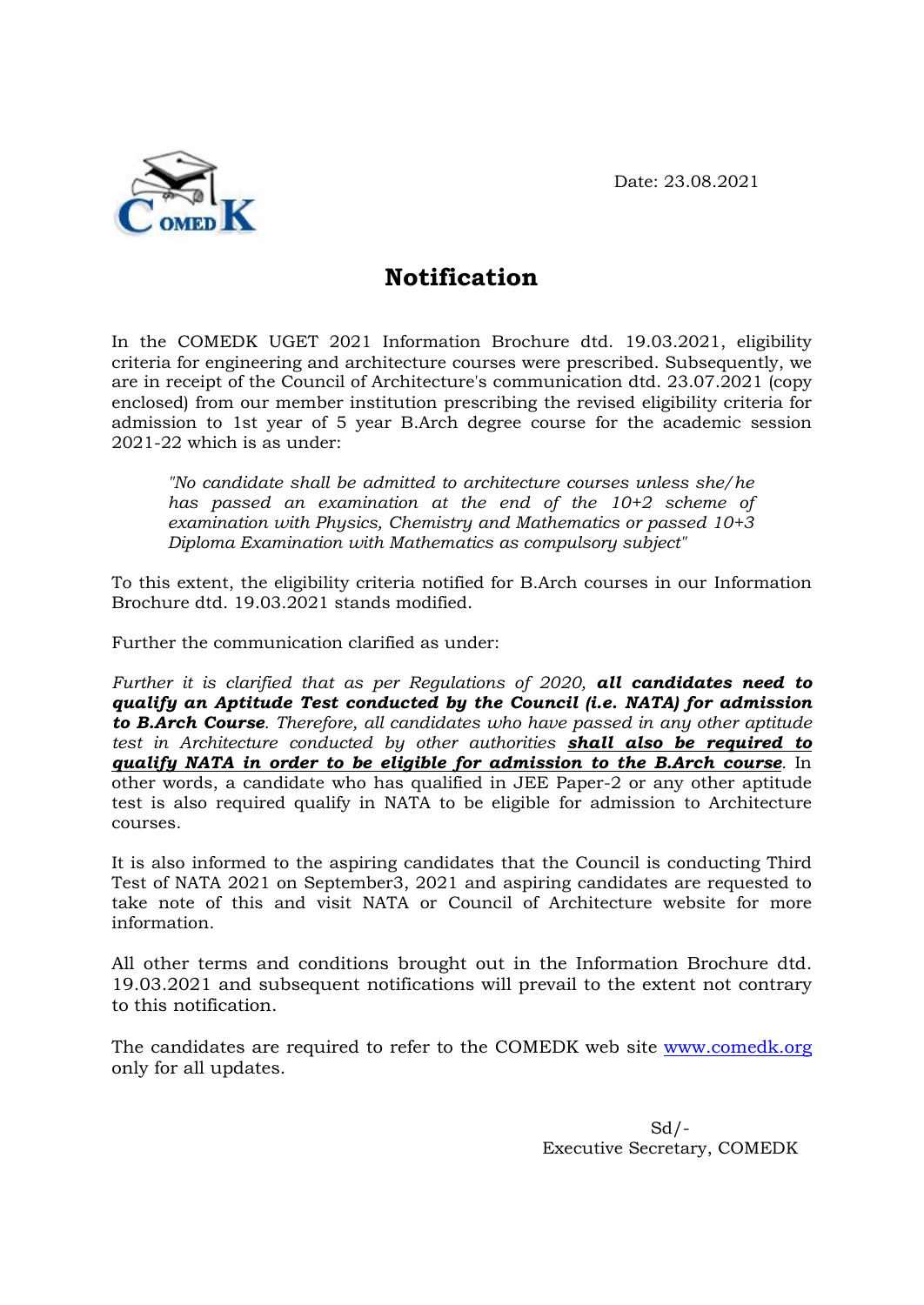

वास्तविद अधिनियम, 1972 के अंतर्गत भारत सरकार का एक स्वायत्त सांविधिक निकाय (An Autonomous Statutory Body of Govt. of India, under the Architects Act, 1972)

Ref: CA/5/2021/Academic-Eligibility July 23, 2021

## TO HEADS OF ARCHITECTURAL INSTITUTIONS IMPARTING **B.ARCH. COURSE IN THE COUNTRY**

## Sub: Eligibility Criteria for admission to B.Arch. degree course for the academic session 2021-2022 - Qualifying NATA for admission to Architecture course - reg.

Dear Sir/Madam,

As you are aware, the Council with the approval of the Central Government, had decided to relax the eligibility for admission to 1st year of 5-year B.Arch. Degree Course as prescribed under Regulation 4(1) of the Council of Architecture (Minimum Standards of Architectural Education) Regulations 2020, for the academic session 2021-2022, keeping in view the threat of Pandemic Covid-19. The revised eligibility is stated as under:

"No candidate shall be admitted to architecture course unless she/ he has passed an examination at the end of the  $10+2$  scheme of examination with Physics, Chemistry & Mathematics subjects or passed 10+3 Diploma Examination with Mathematics as compulsory subject."

(The above relaxation shall be valid for the academic session 2021-2022 only, irrespective of the year in which a candidate has passed 10+2 or 10+3 examination.)

The same was published in the Official Gazette of India on March 23, 2021 and has come into effect from the date of publication in the Gazette. The said notification is available at the website of the Council.

It may be further clarified that as per the Regulations of 2020, all candidates need to qualify an Aptitude Test conducted by the Council (i.e. NATA) for admission to B.Arch. course. Therefore, all candidates who have passed in any other aptitude test in Architecture conducted by other authorities shall also be required to qualify NATA in order to be eligible for admission to the B.Arch. course.

The Council has also further decided to conduct Third Test of NATA 2021 on September 3, 2021 so that all candidates who have not appeared or qualified NATA in the first Two tests of NATA may be provided last and final opportunity to appear for NATA examination. It may also be mentioned that a candidate shall be allowed to appear for NATA 2021 for a maximum of two times and any candidate who has appeared for both tests of NATA 2021 shall not be eligible to appear for Third Test. The dates and other details regarding conduct of Third Test of NATA shall be soon made available on the NATA portal www.nata.in.

 $\mathbf{1}$